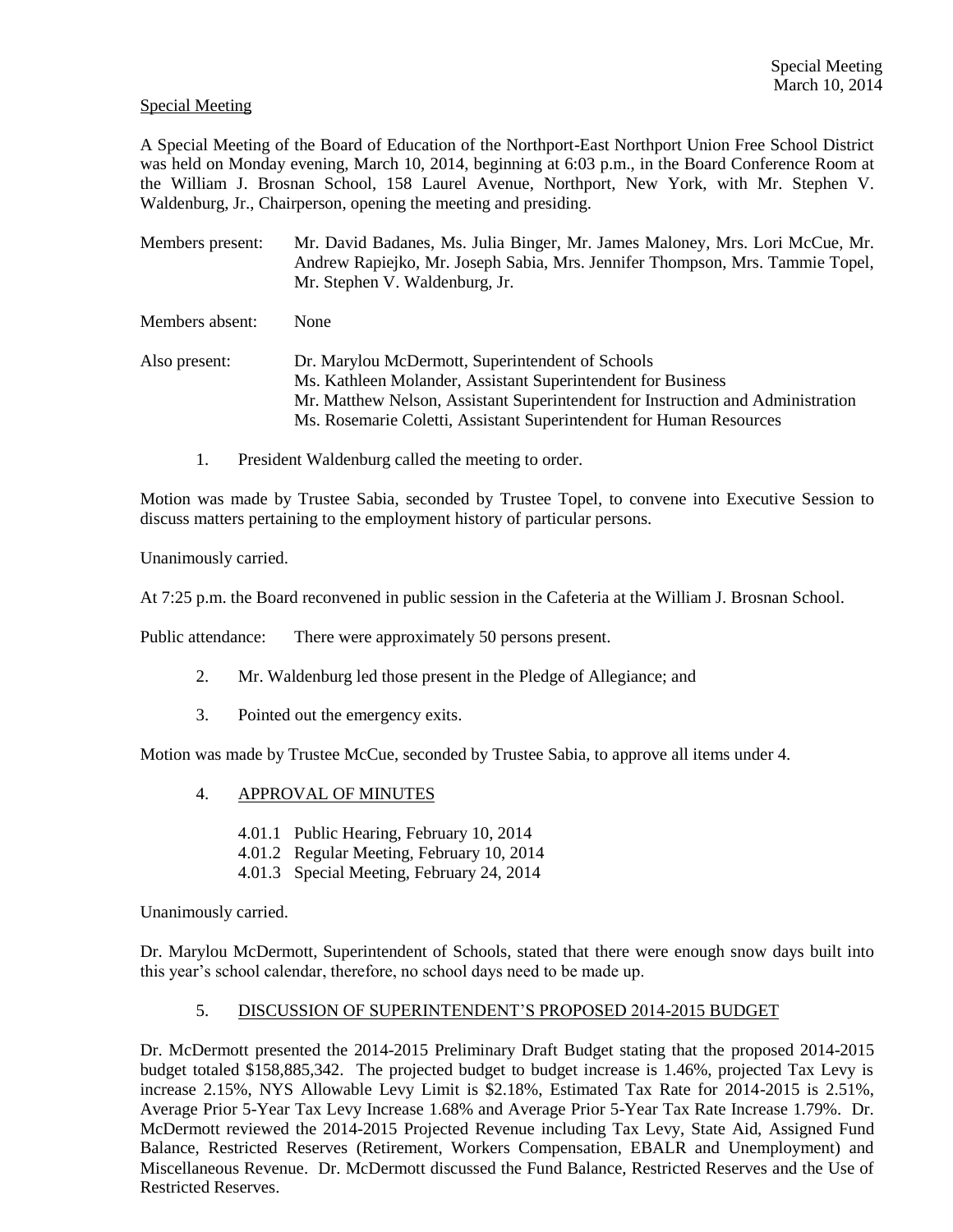Dr. McDermott highlighted the following elements of the 2014-2015 Proposed District Budget: Maintains Class Size in grades k-12; maintains all existing programs at all instructional levels; increases mandated IEP services for special needs population; continues exceptional Art, Music and Athletic Programs; continues support for the International Baccalaureate, NAF Academies, Project Lead the Way, Advanced Placement and Dual-enrollment (college level) classes at NHS; introduces Common Core Mathematics series in Geometry Classes; expands Interactive Science program in grades 6, 7 & 8; continues AIS Support Labs in ELA and mathematics; supports curriculum writing and collegial circles to support instructional and curricular advancements; supports the High School Science Research program, Social and Emotional Learning Programs and assemblies; Compass Learning's Odyssey tutorials and assessments for all curricular areas, k-12, with access from both home and school; upgrade of District Network Operations Center as part of six-year replacement cycle; continuation of netbook computer deployment in elementary schools; and football stadium scoreboard and continuation of AED replacement cycle.

The District-wide capital projects were discussed including those completed, in-progress and scheduled, as well as capital projects to consider for 2014-2015. Dr. McDermott noted that discussion of 25% of the preliminary draft budget will take place this evening include Board of Education, Administration, Curriculum/Instruction, Transportation, Buildings and Grounds, Security, Special Education and BOCES. At the March  $17<sup>th</sup>$  Board meeting the budget discussion will include 75-80% of the preliminary draft budget which includes Personnel Salaries and Benefits. On March 24<sup>th</sup> the Board will discuss the remainder of the preliminary draft budget including Revenue, Reserves and Fund Balance.

The Board reviewed the following budget function codes:

| <b>Function Code</b> | Description                       |
|----------------------|-----------------------------------|
| 1040                 | <b>District Clerk</b>             |
| 1060                 | <b>District Meeting</b>           |
| 1240                 | <b>Chief School Administrator</b> |
| 1310                 | Accounting                        |
| 1311                 | <b>Business Administration</b>    |
| 1320                 | Auditing                          |
| 1325                 | Treasurer                         |

In response to a question, Ms. Kathleen Molander, Assistant Superintendent for Business, stated that the budgeted amount in the Energy Performance Contract included procurement of bonds and preparation of paperwork.

1345 Purchasing

Ms. Molander stated that an inventory appraisal is done every four years as required in the GASB34 financial statement.

1420 Legal 1430 Human Resources

Ms. Molander stated ACA Consultants are consultants for the Affordable Care Act.

- 1480 Public Information and Services
- 1620 Operation of Plant

There was a brief discussion regarding the utilities and the possible dollar reduction after the Energy Performance Contract is finished.

- 1621 Maintenance of Plant
- 1660 Central Warehouse
- 1670 Central Printing and Mailing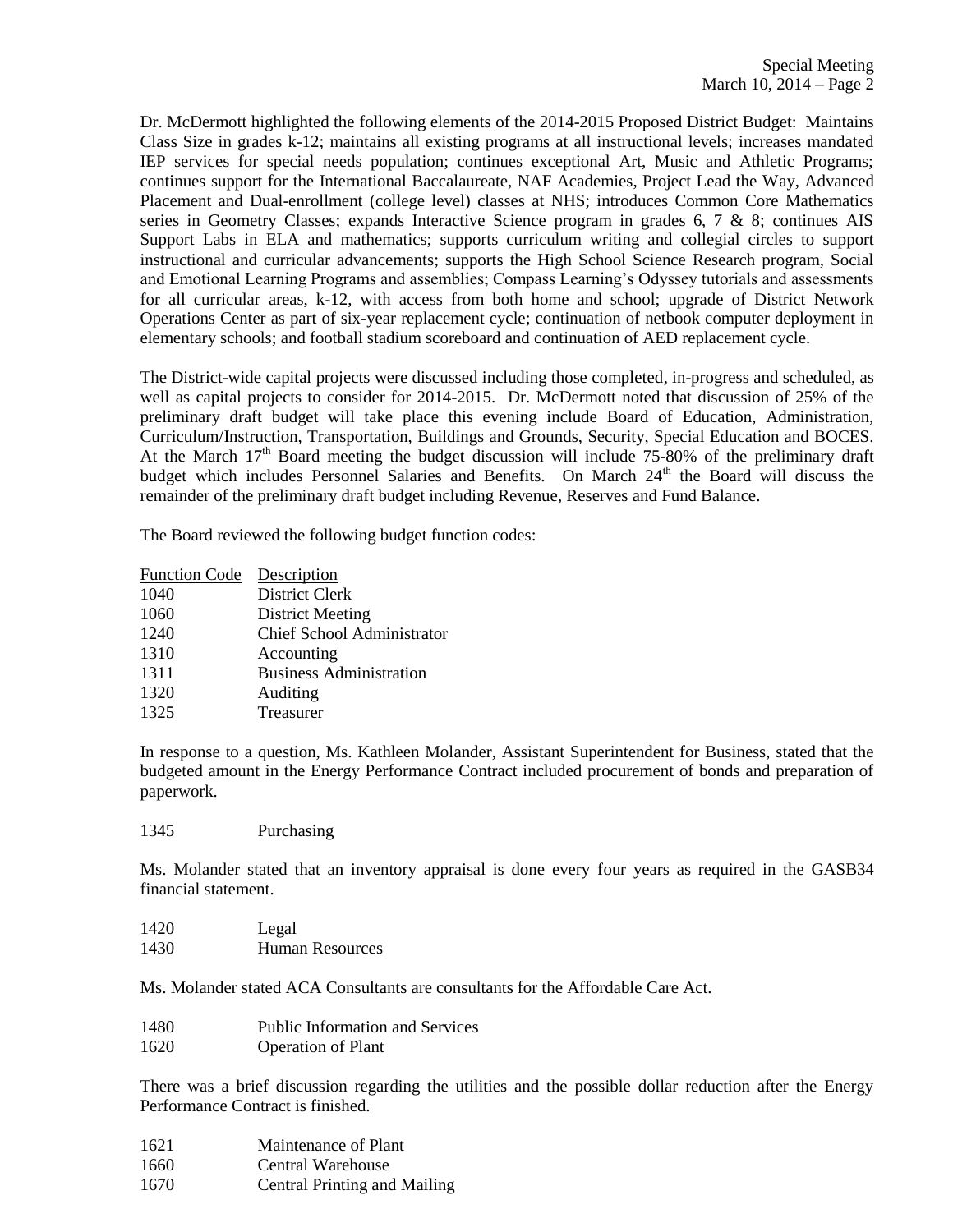- Central Data Processing
- Insurance
- School Association Dues
- Judgment and Claims
- BOCES Administrative Costs
- Curriculum Development and Supervision

At 10:00 p.m. the Board President requested a five minute recess.

- Supervision Regular School
- Supervision Special School
- Research, Planning and Evaluation
- In-Service Training Instruction
- Teaching Regular School
- Programs for Students with Disabilities
- Occupational Education
- Continuing Education School
- Summer School
- School Library and Audio Visual
- Computer Assisted Instruction
- Guidance
- Health Services
- Education Related Support Services
- Social Work Services
- Co-Curricular Activities
- Interscholastic Athletics
- District Operated Transportation
- Contract Transportation
- Community Recreation

At 10:30 p.m., motion was mad by Trustee Badanes, seconded by Trustee Maloney to extend the meeting.

Unanimously carried.

- Community Civic Activities
- Serial Bonds Public Library
- Serial Bonds School Construction
- Tax Anticipation Notes
- Installment Purchase Debt
- Transfer to Special Aid Fund and School Lunch Fund
- Transfer to Capital Projects Fund

# 6. SUPERINTENDENT'S REPORT, GENERAL – FOR BOARD ACTION

# 7. SUPERINTENDENT'S REPORT, FINANCIAL – FOR BOARD ACTION

7.01 Motion was made by Trustee Thompson, seconded by Trustee Sabia, to approve the following resolution:

"BE IT RESOLVED, that in accordance with Board Policy and State Regulation, the Board of Education approve the appointment of Mr. Jerome Schad to serve as Impartial Hearing Officer for the purpose of conducting an impartial hearing in accord with Policy 4321, Program for Students with Disabilities Under IDEA"